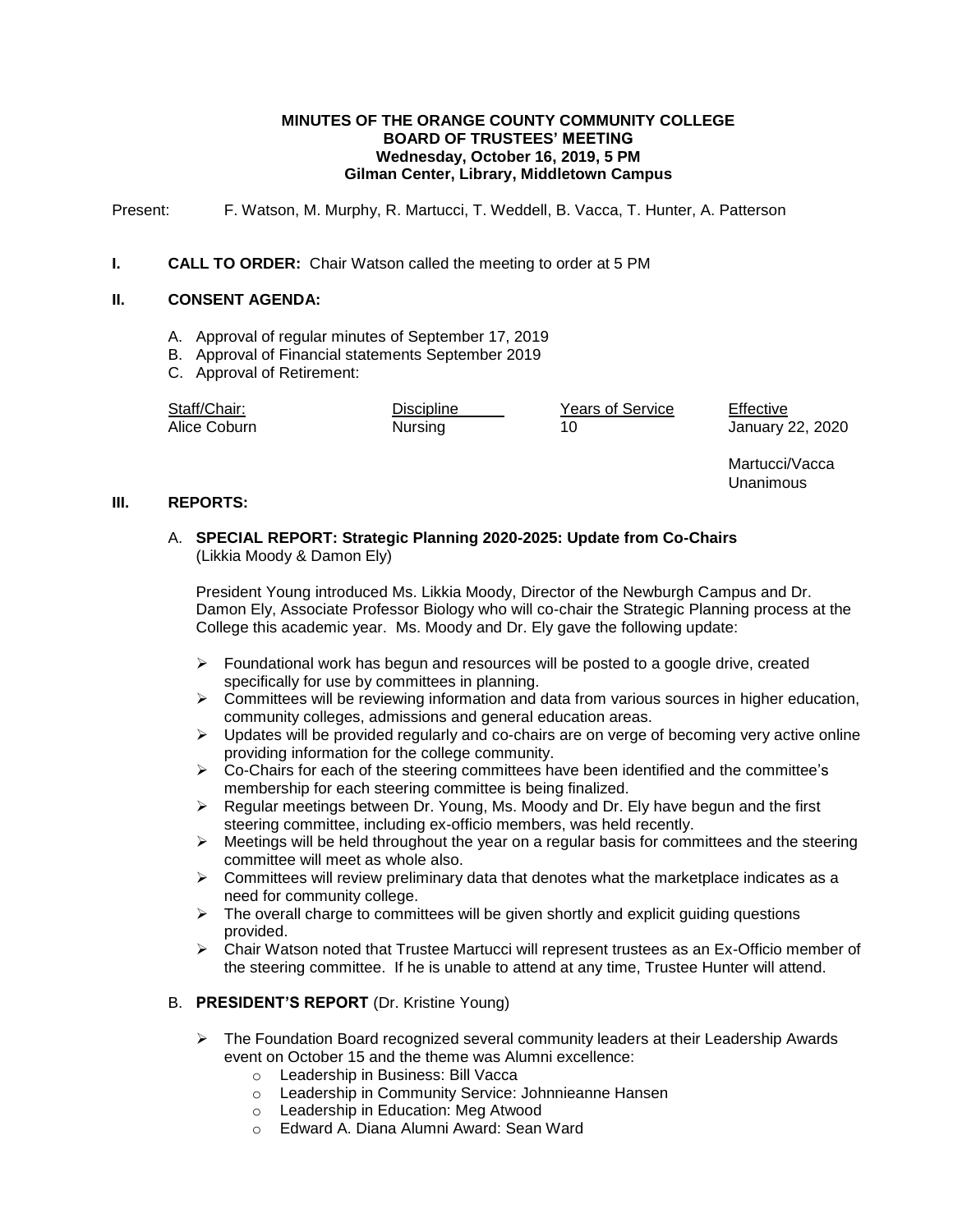#### Board Minutes – October 16, 2019 – Page 2

- $\triangleright$  SOEx meetings continue and the group is very visionary. Dr. Young shared a document showing the multiple categories of work to be done and the monthly plan for each: Data, Advising, Program Maps, Onboarding students, scheduling, first-year experience and getting ready to apply for Title V grant. In October, Advising will push forward on communities and how to represent them on program maps.
- $\triangleright$  Workforce Innovation SUNY Orange (WISO) is pushing forward and an RFP is being prepared to get expert assessment on what is in the Tower kitchen, what it can become, what can the community of Newburgh support, how can it be used by Newburgh campus, and what does it mean for our curriculum, both credit and non-credit. College Administration continues to talk with the entities that expressed financial support for this idea when it was on Grand Street.
- $\triangleright$  Instructions were given to trustees last month on how to access your SUNY Orange email account. Trustees are encouraged to visit the instructions and activate their accounts. Carol Murray will add these addresses to the board communication list serve and will continue to send correspondence to both personal email addresses and SUNY Orange email address until the November meeting. The hope is to transfer over to use only SUNY Orange email accounts after the November meeting.

## C. **REPORT OF THE COLLEGE GOVERNANCE SYSTEM** (Paul Basinski)

- $\triangleright$  Professor Michelle Tubbs will participate on the Strategic Planning Steering Committee.
- $\triangleright$  The Sustainability Committee created and approved a recommendation regarding Solar Power. The Executive Committee approved their recommendation and forwarded to Administration. Administration accepted and has embraced the reduction of the College's carbon footprint.
- $\triangleright$  The College Community is engaged in discussion regarding Columbus Day and whether the name remains appropriate for this October holiday. Feedback and recommendations will be provided to Dr. Young, if appropriate, in the next couple of weeks.
- $\triangleright$  Mr. Basinski, as Governance President, is still concerned about the food service situation and perceived inadequacy of the Micro-Markets as being the primary way to provide food to students on both campuses. Some members of the College community, a broad group, do not feel this is the right fit for this College.
- $\triangleright$  Executive Committee continues to look at the efficacy of allowing full-time grant-funded members to become a part of Shared Governance. This group includes BRIDGES, Liberty Partnerships, TRIO, and the Minority-Male Coordinator. A pilot program has been suggested for implementation that would allow full-time, grant-funded employees, who do not currently sit on committees, and do not attend assembly as voting members, to be able to participate for a period of time. If the pilot is successful, Executive Committee would consider giving these folks an opportunity to serve in Shared Governance in the future.

# D. **REPORT OF THE STUDENT TRUSTEE** (Aaliaya Patterson)

### **BOA:**

- $\triangleright$  All the BOA events are going off without a hitch thus far this semester.
- $\triangleright$  BOA is currently working on approving five new clubs, three of which are on the Newburgh campus
- $\triangleright$  BOA is also, collaborating with the new club "living colors" to host a Halloween dance Nov. 1<sup>st</sup>. and the group is planning on selling tickets in advance starting next week.
- $\triangleright$  On October 17, another installment of BOA's movie madness will be taking place.
- $\triangleright$  This month, the group will host two showings, 10AM and 12:30 PM, of "Toy Story 4."
- The second week of November**,** BOA is sending four members (two from MT and two from NB) to the NACA conference which will being taking place in Connecticut.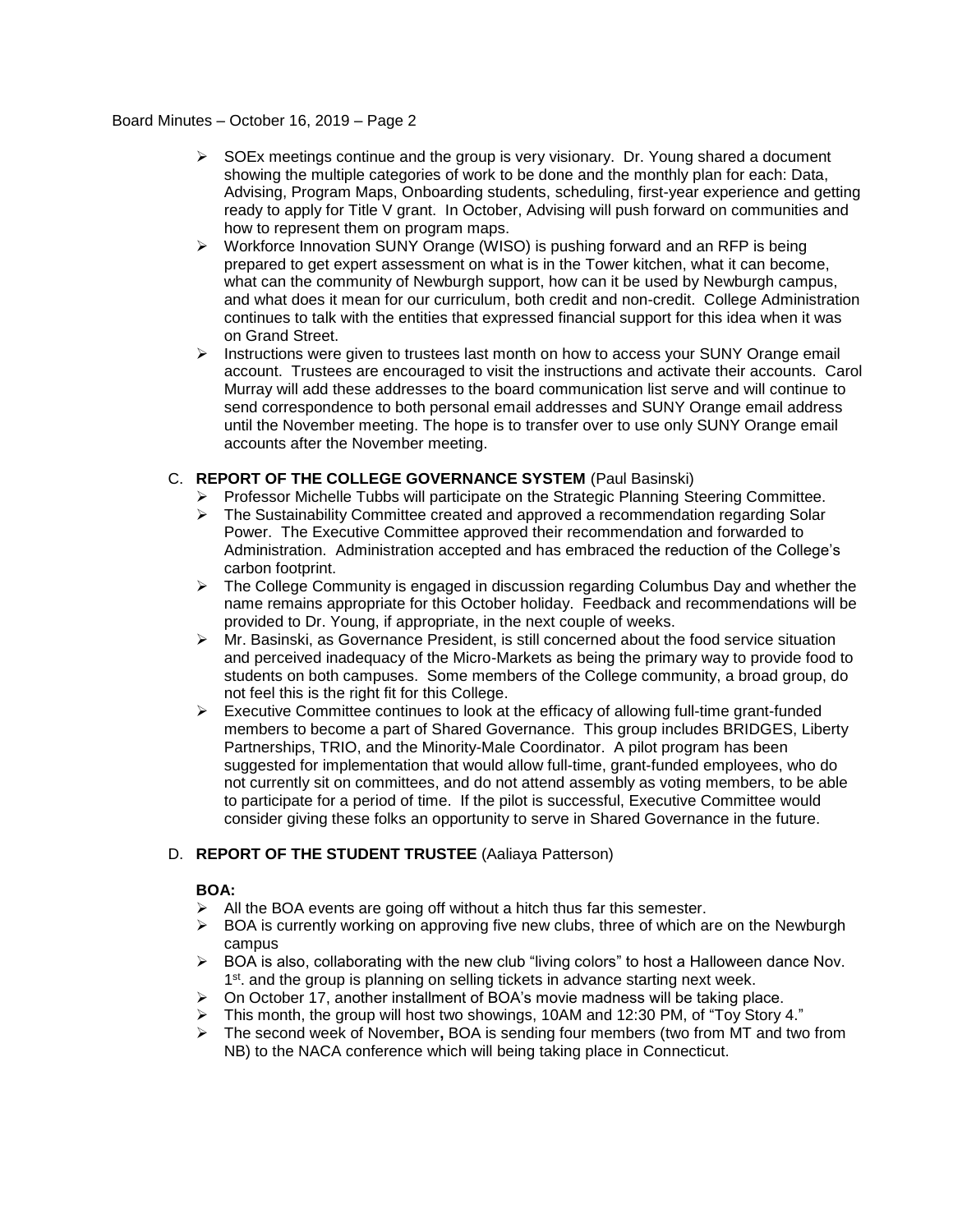### **Student Senate:**

- $\triangleright$  For the first time in three semesters Student senate has all there representative seats full, with seven Middletown senators and three Newburgh senators.
- $\triangleright$  Student Senate has filled all the committees that had a student representation seat.
- $\triangleright$  For those committees with meeting times that conflict with Student Senate responsibility, the student representation seats will be fill with a BOA member.
- $\triangleright$  In the upcoming weeks, Student Senate will host an open forum to obtain student opinions on the armed security issue. They have asked a representative from the Safety and Security committee to volunteer some time to answer student's questions on this topic.
- The 3rd week of Novemb**er,** Student Senate will be sending three senators to the SUNY Student Assembly conference in Saratoga.

## **Campus wide:**

- $\triangleright$  Blood drive and Suicide prevention training will be held at both Newburgh and Middletown Campuses.
- $\triangleright$  October 4 was Colt Night and 30 clubs attended, approximately 78 students.
- On October 10**,** Professor Sarbak hosted a Safe Homes presentation on "Domestic Violence 101" and a Safe homes representative spoke to students about dating violence, how to get support for someone who is experiencing relationship abuse, characteristics of a healthy relationship, exploring boundaries, consent, communication and healthy conflict resolution. The event had a really good turnout. The Criminal Justice department and club encouraged all the students to attend.

## **October 10:**

> The "I am A Leader" workshop series began. This is the six year and it's starting off strong. This program is a yearlong commitment and students partake in workshop, presentations and commitment to community service.

### **October is Domestic Violence Awareness Month:**

 $\triangleright$  The Empty Chair Project began October 15 on both the Middletown and Newburgh campuses.

This project helps raise awareness and prevention of domestic violence, sexual assault, stalking and other forms of interpersonal violence.

### **October 17:**

 $\triangleright$  The Wellness Center is hosting a free Narcan training from 12 pm to 1 pm in the Gilman Center.

Opioid overdoses in Orange County totaled 118 in 2018 and continue to be the leading cause of accidental deaths in Americans under age 50.

# **Oct 22, 7 PM:**

 $\triangleright$  Cultural Affairs will be hosting a lecture and discussion titled "Health Disparities of the LGBTQ

Community." Dr. Stephanie Zeszutek is helping with this event. She is a renowned doctor and a true expert in her field and has a large scope of knowledge and experience to understand the medical needs of the LGBTQ community.

# E. **REPORT OF COLLEGE ASSOCIATION** (Vinnie Cazzetta)

- $\triangleright$  RBT has finished the College Association's audit for the 2018-19 fiscal year and will present at the College Association's November Board of Directors meeting.
- $\triangleright$  Tomorrow, VP Cazzetta will attend the Student Senate meeting to provide them an update and to listen to any questions they may have.
- The Lab School received a CCAMPIS Grant (Child Care Assess Means Parents in School) program. The amount is \$73,000 a year for four years. The majority of funding will be used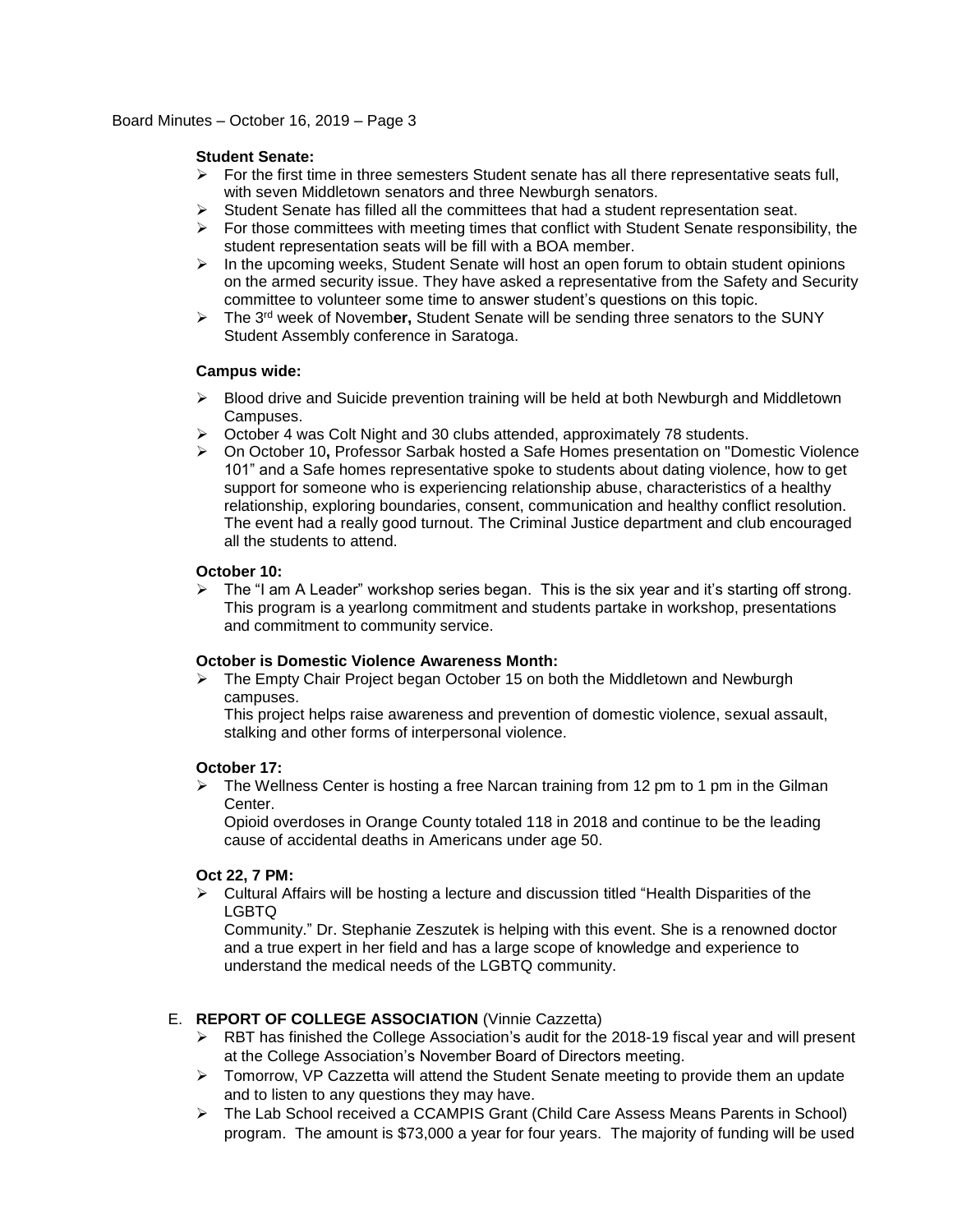to underwrite Lab School child care fees for children of SUNY Orange students. With this grant there are now five different funding sources in place at the Lab School to underwrite child care fees for children of SUNY Orange students.

## F. **REPORT OF THE FOUNDATION BOARD** (Dawn Ansbro & Nick Illobre)

- $\triangleright$  Mr. Illobre thanked the trustees who attended the recent Leadership event, noting that it was a very well-attended event and parents gave very positive feedback. The Foundation appreciates the collaboration this past year between the Foundation and the Governance Scholarship Committee.
- Ms. Ansbro thanked all for the high attendance at the Leadership event noting that a record number of awards were given.
- $\triangleright$  A Foundation Audit is being conducted and should be completed within the next week or so.
- $\triangleright$  Scholarships went out on September 26 and a total of \$402,000 was given for this Academic Year.
- $\triangleright$  The Annual Fund is the next project the Foundation will begin shortly and trustees will receive letters in November requesting their support.
- Ms. Ansbro thanked Dr. Young for attending the CASE conference with her in October, noting that it was a wonderful educational experience for them both. There are many ideas that the Foundation looks forward to implementing.
- $\triangleright$  There is a trustee scholarship that the Foundation manages and the Foundation would like trustees to endow a scholarship. Letters will be forthcoming from Ms. Ansbro and Chair Watson.
- G. **SPECIAL REPORT: Health Professions Programs with Emphasis on Nursing:** (Erika Hackman and Mike Gawronski)

Dr. Hackman and Dr. Gawronski gave a comprehensive presentation on the Health Division programs and highlights are below:

- $\triangleright$  Admission into the College's Health Professions programs is competitive and students must meet the minimum criteria to ensure that they are academically prepared to begin the program.
- $\triangleright$  Application and Admissions process was reviewed, noting that students must provide a deposit and pass both a background and drug test prior to final notification and admittance to program. Students are then ranked and selected based on the number of seats available and an alternate list is held for seats that become available.
- $\triangleright$  Admissions requirements are both general and then specific to the program.
- $\triangleright$  The Nursing program student headcount is 54.7% of the Health Division profile, followed by OTA, Rad Tech, and Dental Hygiene.
- $\triangleright$  The ratio between seats available and number of applications shows that the number of applications greatly exceeds the number of seats that are available in many of the programs.
- $\triangleright$  Fall program staffing was reviewed and the challenges of staffing for the number of students served. There is a shortage of nursing faculty nationwide and qualified candidates must have a current license and Master's degree. In addition, the College has budget constraints for staffing.
- $\triangleright$  The College is challenged with finding clinical affiliates for students to perform the clinical portion of their coursework. Current sites are primarily in Orange County and many are moving towards requiring nursing students to have a Bachelor's degree. Some are not hiring 2 year RNs and they are decreasing clinical spots by 50%.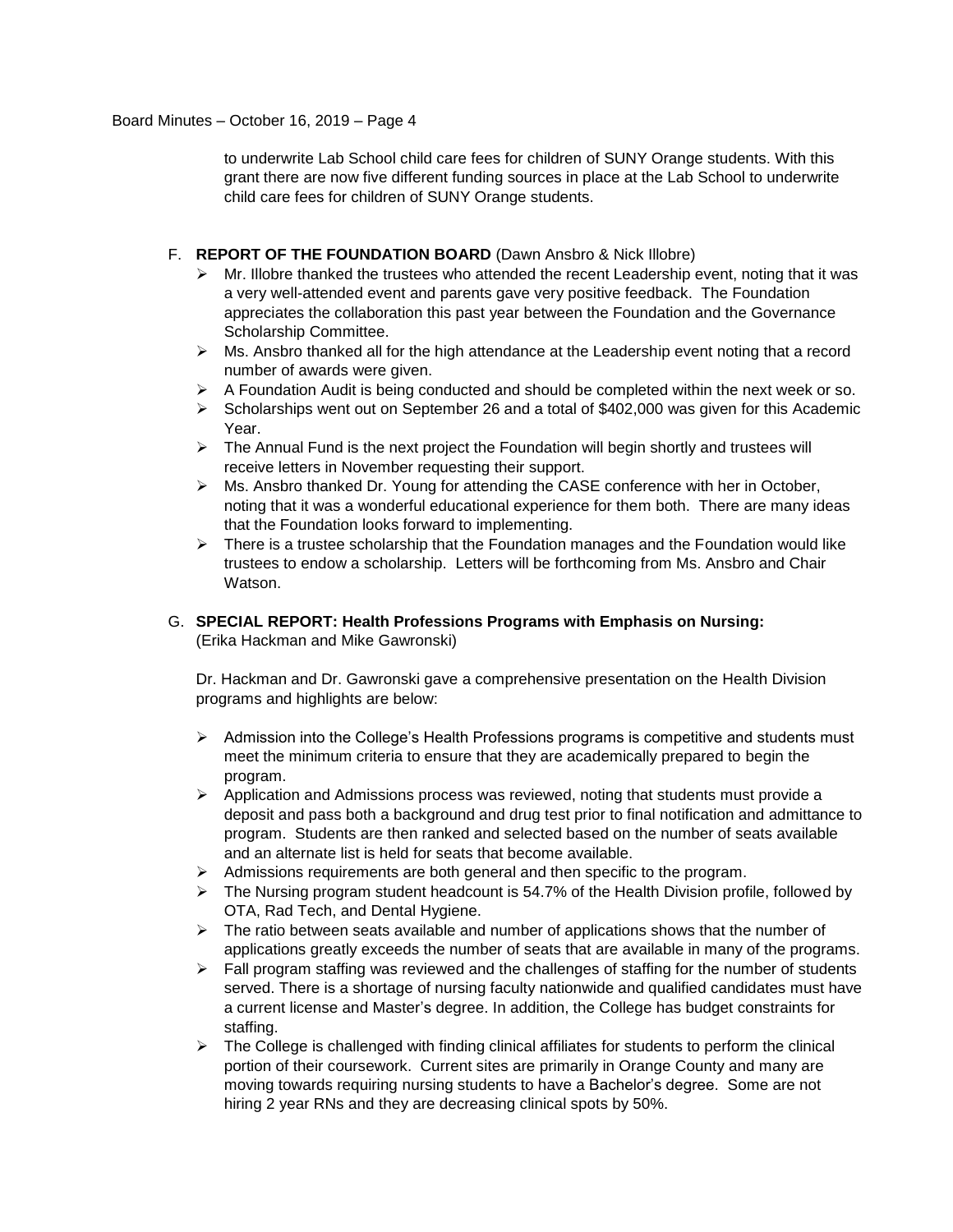Board Minutes – October 16, 2019 – Page 5

- $\triangleright$  The "BSN in 10" law requires future nurses who graduate from a New York State Associate Degree program to obtain a Baccalaureate of Science Degree in Nursing (BSN) within ten years of becoming a nurse. The College must get students on track for Bachelor degrees, to prepare them for compliance to this law.
- $\triangleright$  Another challenge is that the equipment in Health Divisions is aging and expensive to replace. Students should be using state-of-the-art equipment that mimics what they use in clinical situations. SIM lab equipment is in need of replacement as are IV pumps, medication dispensers, hospital beds, and other instruments used in course work.
- $\triangleright$  Currently there are many transfer opportunities for students and the College has Articulation agreements.
- > The Career outlook for Healthcare positions is increasing overall and Nursing jobs are in high demand.
- $\triangleright$  SUNY Orange is proud to have superior Nursing graduates, above the national and state averages, with current pass rates of 96% in Newburgh and 100% in Middletown.
- $\triangleright$  Opportunities for the future were suggested:
	- o BSN (self, partner, dual enrollment)
	- o Simulated Clinical Experiences
	- o Continuing Education with CAPE
- Dr. Gawronski invited trustees to attend a Simulation lab demonstration.

Chair Watson thanked Dr. Hackman and Dr. Gawronski for their presentation and noted that the County had asked about our Nursing program in particular and whether we are at capacity. The College is at capacity, given the current staffing and ability to secure clinical sites.

# **IV. OLD BUSINESS:**

Policy Committee Update – Trustee Vacca

- $\triangleright$  The Policy Committee met and there are four updated policies that will be presented to the board in addition to two new policies.
- $\triangleright$  Trustee Vacca noted that the committee has a good deal of work ahead therefore he requests that the board consider their committee as a regular board committee and no longer a task force. Dr. Young will research the board bylaws and respond to Chair Watson.

### **V. NEW BUSINESS:**

- $\triangleright$  Dr. Young noted that a resolution was provided to all community colleges, generated by NYCCAP (New York Community College Association of Presidents.) Presidents have been asked to bring the resolution to their boards and county representatives and request that they support with their own resolutions on this matter. The resolution supports base aid support for a funding floor at community colleges. The goal is to forward these to the Governor before his January budget session. The SUNY Orange Foundation and the County have been asked to provide resolutions to the President's Office and the board will vote today under new business.
- 1. Motion to approve: Resolution No. 1: NYCCAP "Base Aid Support Resolution 2020"

*A motion was made to approve* Resolution No. 1: NYCCAP "Base Aid Support Resolution 2020"

Martucci/Hunter Unanimous